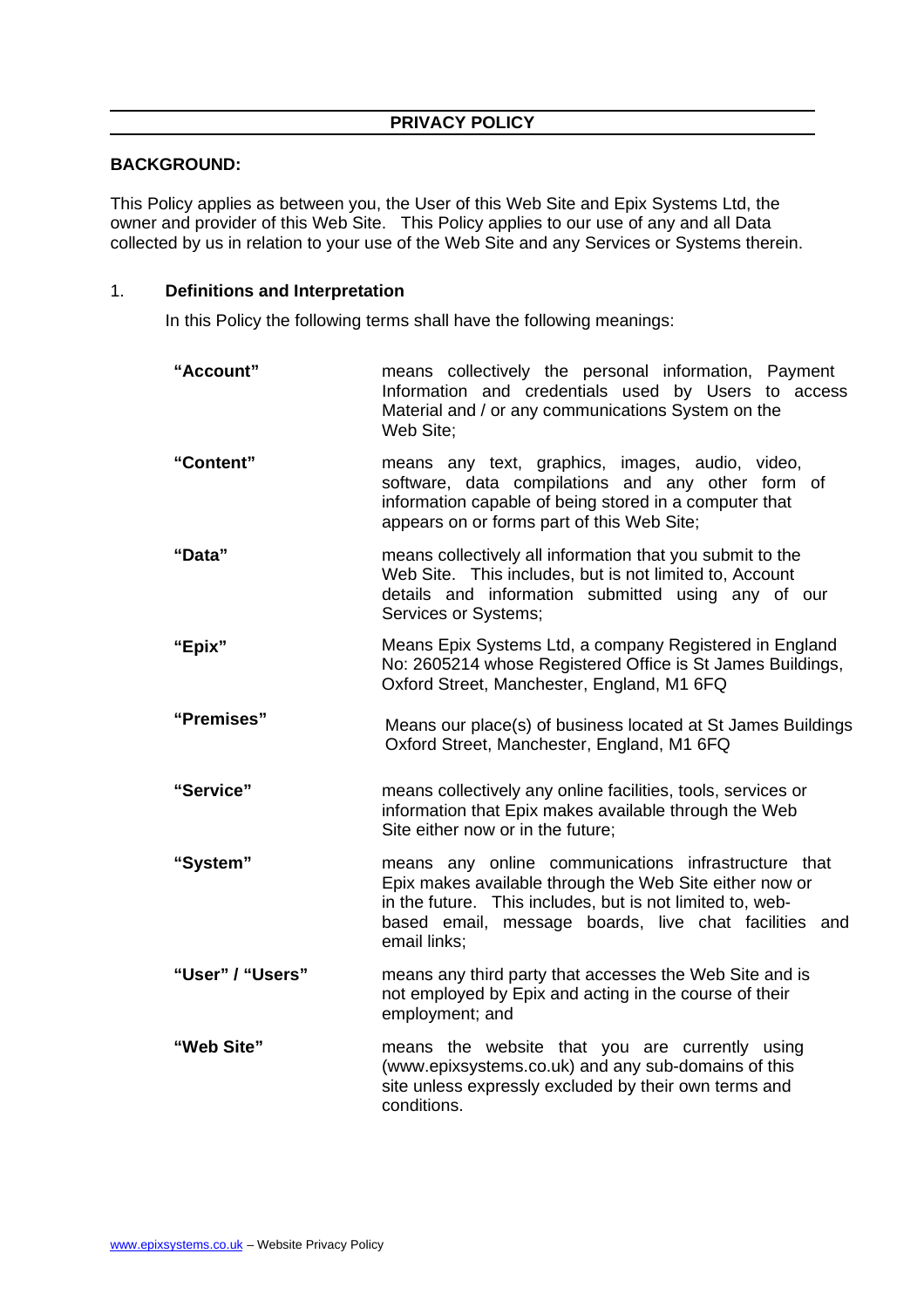# 2. **Data Collected**

Without limitation, any of the following Data may be collected:

- 1.1 the information you enter on our contact form;
- 1.2 IP address (automatically collected);
- 1.3 web browser type and version (automatically collected);
- 1.4 operating system (automatically collected);
- 1.5 a list of URLS starting with a referring site, your activity on this Web Site, and the site you exit to (automatically collected).

#### 3. **Our Use of Data**

- 1.1 Any personal Data you submit will be retained by Epix for as long as you use the Services and Systems provided on the Web Site. Data that you may submit through any communications system that we may provide may be retained for a longer period.
- 1.2 Unless we are obliged or permitted by law to do so, and subject to Clause 4, your Data will not be disclosed to third parties. This does not include our affiliates and / or other companies within our group.
- 1.3 All personal Data is stored securely in accordance with the principles of the Data Protection Act 1998.
- 1.4 Any or all of the above Data may be required by us from time to time in order to provide you with the best possible service and experience when using our Web Site. Specifically, Data may be used by us for the following reasons:
	- 4.a.1 internal record keeping;
	- 4.a.2 improvement of our products / services;
	- 4.a.3 transmission by email of promotional materials that may be of interest to you;
	- 4.a.4 contact for market research purposes which may be done using email, telephone, fax or mail. Such information may be used to customise or update the Web Site.

## 4. **Third Party Web Sites and Services**

Epix may, from time to time, employ the services of other parties for dealing with matters that may include, but are not limited to, payment handling, delivery of purchased items, search engine facilities, advertising and marketing. The providers of such services may have access to certain personal Data provided by Users of this Web Site. Any Data used by such parties is used only to the extent required by them to perform the services that Epix requests. Any use for other purposes is strictly prohibited. Furthermore, any Data that is processed by third parties must be processed within the terms of this Policy and in accordance with the Data Protection Act 1998.

## 5. **Changes of Business Ownership and Control**

1.1 Epix may, from time to time, expand or reduce its business and this may